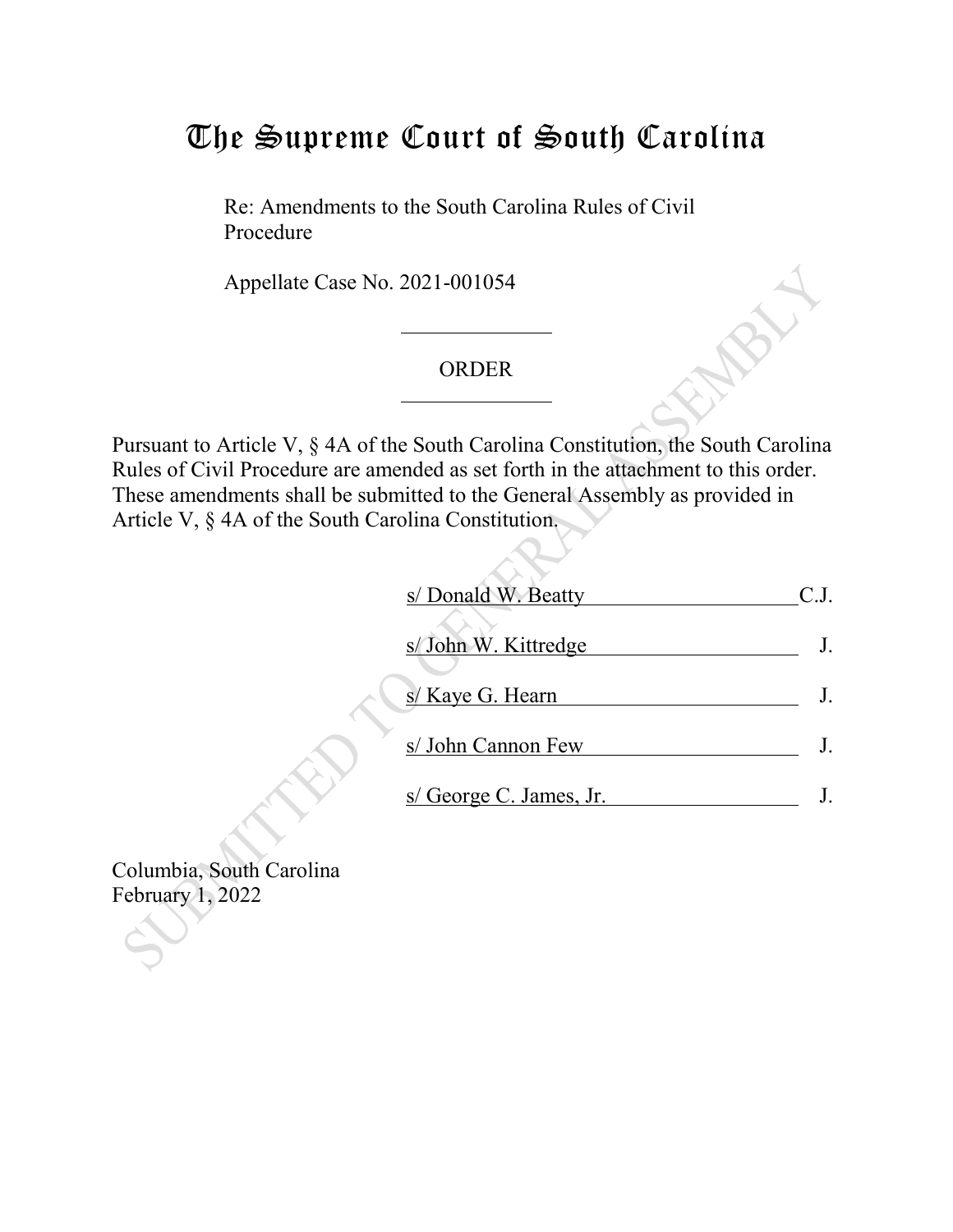### **Rule 4 of the South Carolina Rules of Civil Procedure is amended to delete paragraph (h)(5) and add the following Note:**

#### **Note to 2022 Amendment:**

Based on the adoption of new Rule 4.1, paragraph (h)(5) of this rule, which specified the method of proof of service if made outside the United States, has been deleted.

## **The South Carolina Rules of Civil Procedure are amended to adopt new Rule 4.1, which provides:**

#### **RULE 4.1 SERVICE OF PROCESS IN FOREIGN COUNTRIES**

**(a) Serving an Individual in a Foreign Country.** Unless otherwise provided by law, an individual—other than a minor or an incompetent person—may be served at a place not within any judicial district of the United States:

**(1)** by any internationally agreed means of service that is reasonably calculated to give notice, such as those authorized by the Hague Convention on the Service Abroad of Judicial and Extrajudicial Documents;

**(2)** if there is no internationally agreed means, or if an international agreement allows but does not specify other means, by a method that is reasonably calculated to give notice:

**(A)** as prescribed by the foreign country's law for service in that country in an action in its courts of general jurisdiction;

**(B)** as the foreign authority directs in response to a letter rogatory or letter of request; or

**(C)** unless prohibited by the foreign country's law, by:

**(i)** delivering a copy of the summons and of the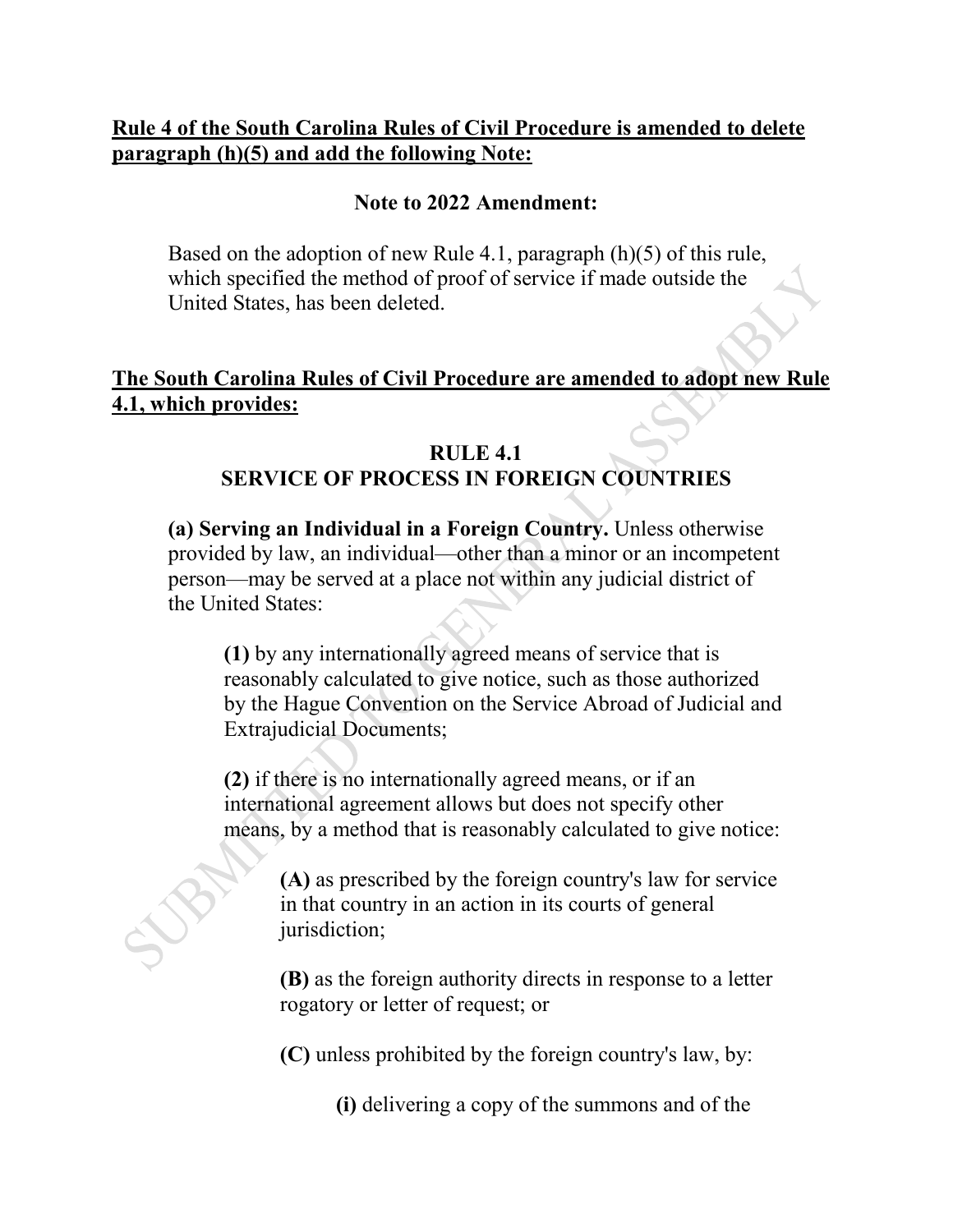complaint to the individual personally; or

**(ii)** using any form of mail that the clerk addresses and sends to the individual and that requires a signed receipt; or

**(3)** by other means not prohibited by international agreement, as the court orders.

**(b) Serving a Corporation or Partnership in a Foreign Country.** Unless otherwise provided by law, a corporation, partnership or association may be served at a place not within any judicial district of the United States, in any manner prescribed by paragraph (a) for serving an individual, except personal delivery under  $(a)(2)(C)(i)$ .

## **(c) Proof and Return.**

**(1)** Service not within any judicial district of the United States must be proved as follows:

> **(A)** if made under paragraph (a)(1) of this rule, as provided in the applicable treaty or convention; or

**(B)** if made under paragraph (a)(2) or (a)(3) of this rule, by a receipt signed by the addressee, or by other evidence satisfying the court that the summons and complaint were delivered to the addressee.

**(2)** Failure to make proof of service does not affect the validity of the service.

**(d) Amendment.** At any time in its discretion and upon terms as it deems just, the court may, by written order, allow any process or proof of service thereof to be amended, unless it clearly appears that material prejudice would result to the substantial rights of the party against whom the process issued.

**(e) Acceptance of Service.** No other proof of service shall be required when acceptance of service is acknowledged in writing and signed by the person served or his attorney, and delivered to the person making